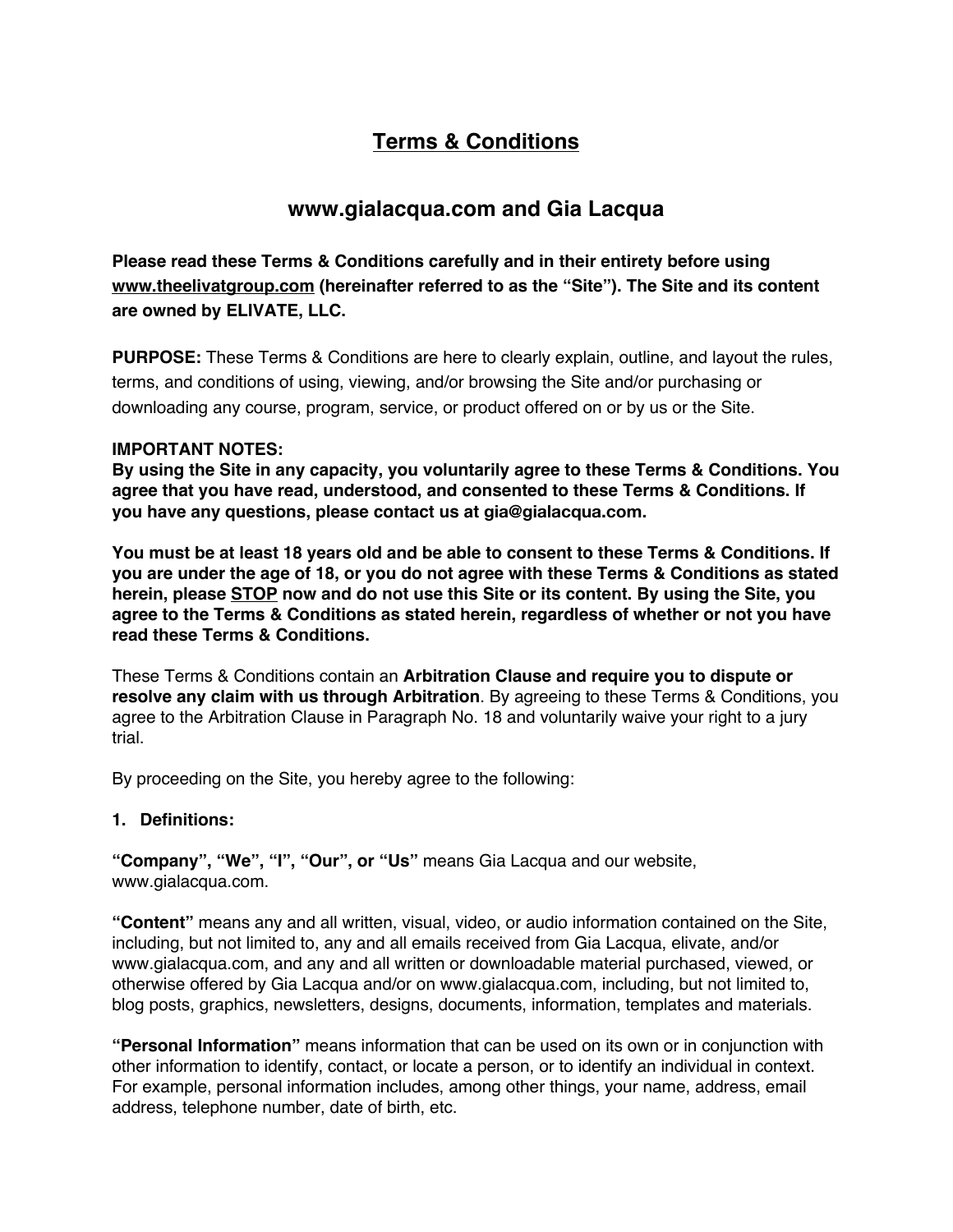**"Site, Courses, Services, and/or Products"** means www.gialacqua.com, Content (as defined herein), email list/newsletters, social media posts, blog posts, courses, coaching services, guides, videos, eBooks, forms, worksheets, workbooks, webinars, website materials, and/or templates available on the Site.

**"Site"** means www.gialacqua.com and any and all of its associated pages, tabs, landing pages, forms, or sub-pages.

**"You" or "Your"** means the user, customer, or viewer of the Site.

## **2. Consent:**

By using the Site and/or making any Purchase, you implicitly and voluntarily agree to act in accordance with, and abide by, these Terms & Conditions, our Privacy Policy, and Disclaimer.

By using the Site and/or making any Purchase, you represent and warrant that you are at least 18 years-old. Any use of, or access to, the Site and its Content by anyone under the age of 18 is unauthorized and in direct violation of these Terms & Conditions and our Privacy Policy.

#### **3. Site Rules:**

By using the Site and/or making any Purchase, you hereby agree & consent not to:

- Abuse or harass any person through or on the Site.
- ! Post or transmit obscene, offensive, libelous, defamatory, pornographic, or abusive content, as well as content that infringes our intellectual property rights or those of another person, website, or company.
- Use the Site in any way or for any purpose which violates any law of the United States and the jurisdiction in which you use the Site.
- ! Post or transmit any "spam" or unwanted, unsolicited content.
- ! Post copyrighted materials, photographs, or content which do not belong to you.
- ! Promote or sell your own content, services, or products through the Site, or the content, services, or products of anyone else other than us.
- ! Copy, download, share, post, or transmit our intellectual property in any way that infringes on our intellectual property rights.

## **4. DISCLAIMER:**

By using the Site, you understand that we provide educational information. Please consult with a qualified medical professional for any physical or mental health concerns. Our Content is for informational and educational purposes only and is based on our personal experience.

#### **5. Your Consent to These Terms & Conditions:**

By using this Site, or Purchasing or Downloading from our Site, Courses, Services, and/or Products, you implicitly and voluntarily agree to these Terms & Conditions as stated herein.

## **6. Changes To These Terms & Conditions:**

We reserve the right to change, amend, or otherwise alter these Terms & Conditions at any time without notice to you. When changes are made to these Terms & Conditions, we will update the "Updated on" date at the bottom of this page. If you do not agree with these Terms &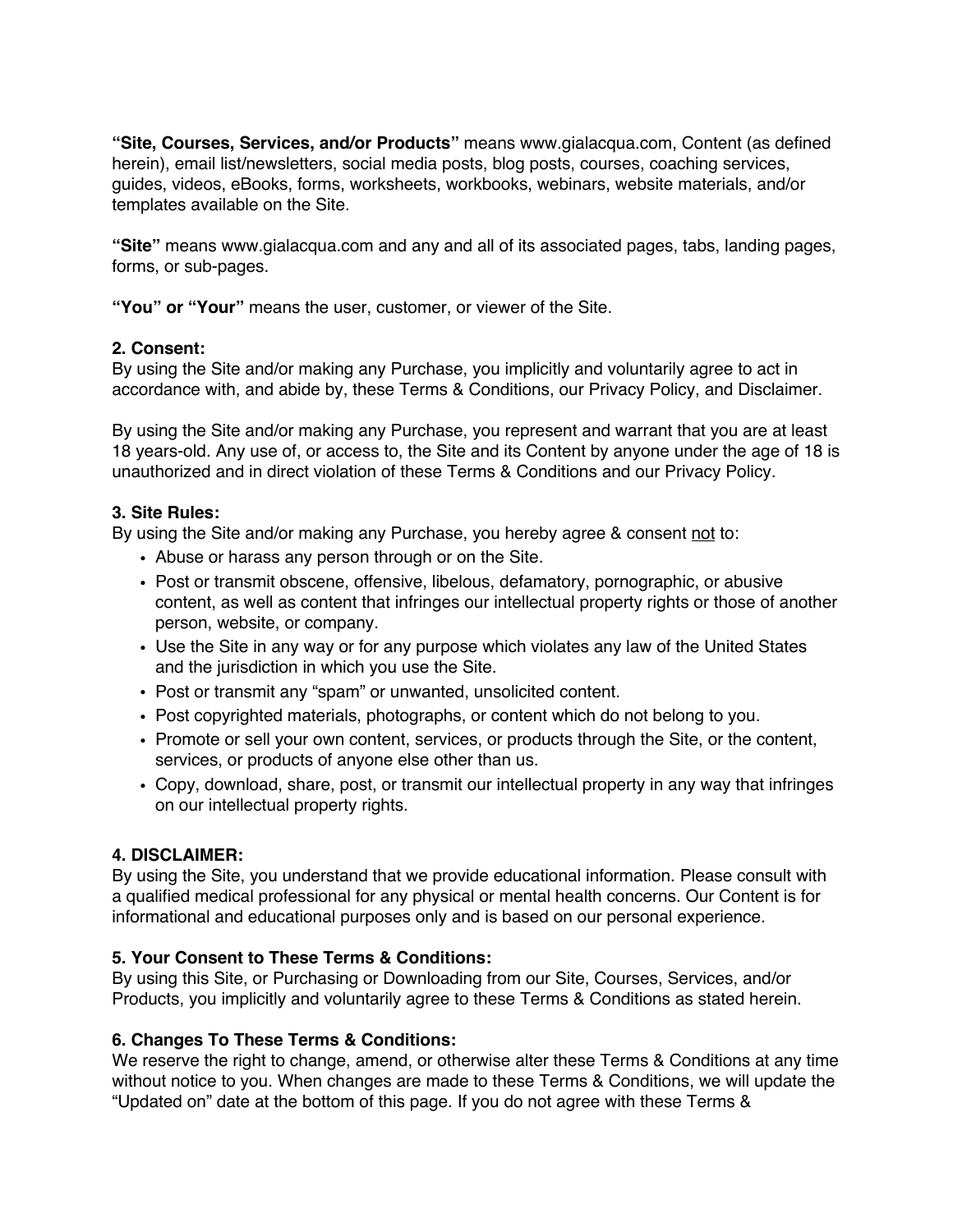Conditions, please do NOT use our Site, read or implement its Content, or Purchase or Download anything from us.

## **7. Links to Third-Party or External Websites:**

The Site may contain or include website URL links to third-party or external websites. Typically, these URL links are provided so that you may directly access a site that contains relevant information. Please note we are not liable for any of the information contained on or within the third-party or external websites. We are not responsible for the way they handle your personal information, whether they have a privacy policy, or any information you provide to them by visiting their website. You are responsible for reading and agreeing to, or expressing disagreement with, the external website's privacy policy or terms & conditions.

# **8. Intellectual Property Ownership:**

The Site and its Content are intellectual property solely owned by elivate. The Site and its Content are protected by United States copyright and trademark laws, as well as state intellectual property laws. Any violations of this term, and all terms contained herein, will be legally pursued to the fullest extent permitted by law.

# **9. Our Limited License to You:**

If you view, access, or Purchase the Site, Courses, Services, and/or Products, you are considered our Limited Licensee ("Licensee"). As a Licensee, you agree and understand that the Site, Courses, Services, and/or Products have been written, created, drafted, invented, and developed by us after a significant investment of time, money, education, hard work, and brainpower. The Site, Courses, Services, and/or Products are extremely valuable to us, both professionally and personally, and we take the protection of our Site, Courses, Services, and/or Products very seriously.

You may not use the Site, Courses, Services, and/or Products in any manner that is unauthorized, improper, against these Terms & or our Privacy Policy, or which violate U.S. intellectual property laws unless authorized by us in writing beforehand.

## **10. Your License to Us:**

By commenting on the Site, or submitting documents to Gia Lacqua via contact form, email, or social media, you represent that you are the lawful owner of said documents, statements, and/or the information they contain. You grant us a license to use your comments or submissions in any way we see fit, as it relates to our business purposes.

## **11. Purchase & Access Terms:**

During the course of your use, Purchase, and/or Download from the Site, Courses, Services, and/or Products, you agree and understand that you cannot distribute, copy, forward, and/or share information prohibited by these Terms & Conditions. You also agree and understand that you are to take all necessary steps to make sure that you do not inadvertently share or distribute said materials, including, but not limited to, protecting your password (if any) to the Site to access your Purchase or Download. Any violations of these Terms & Conditions will be legally pursued to the fullest extent permitted by law.

## **12. Sharing the Site & Its Content:**

You must request and receive written permission by email gia@gialacqua.com before sharing our Site and its Content for commercial purposes. You may share the site for personal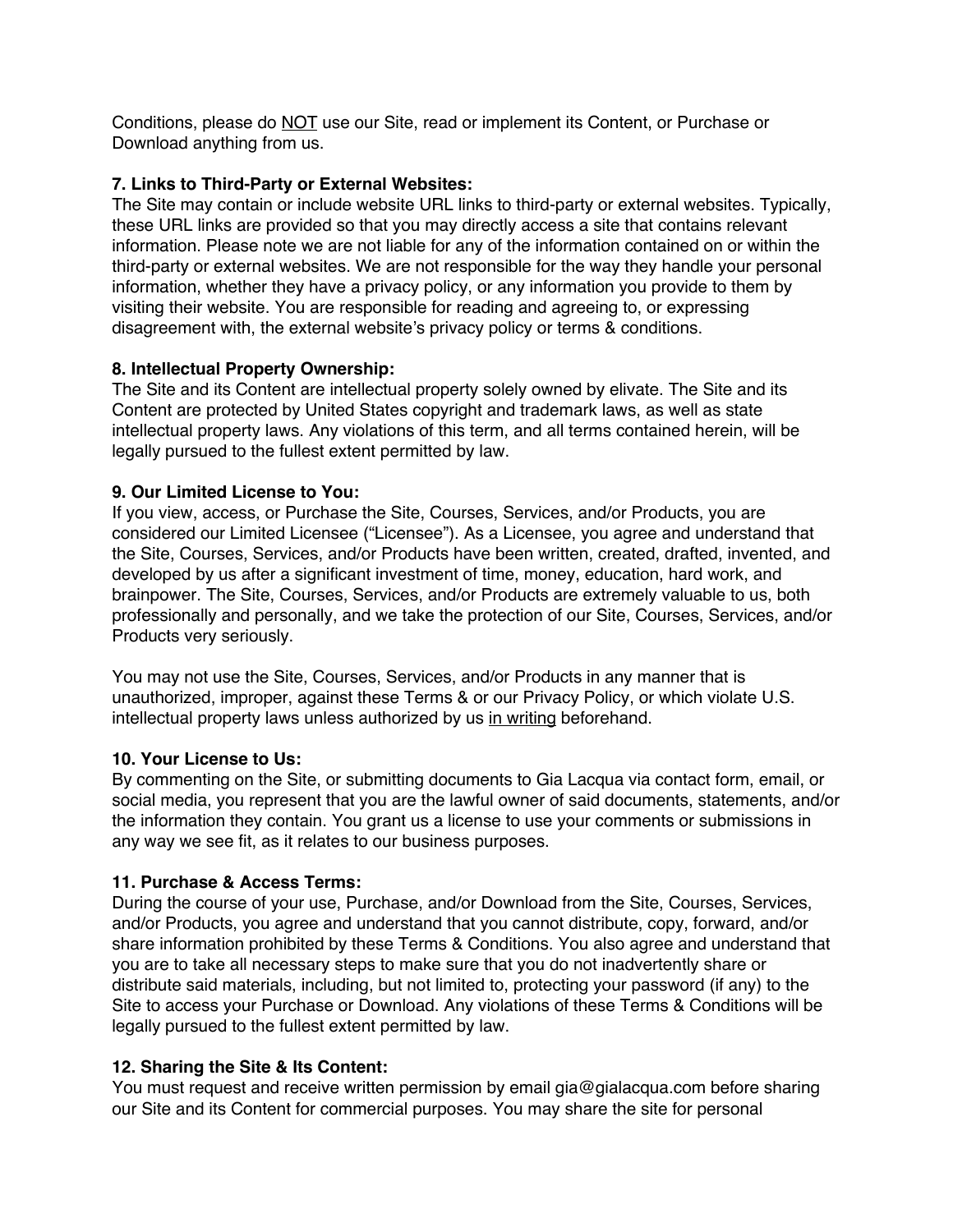purposes, but we ask that you link directly to the Site. You are required to give us and the Site credit by linking to the Site and its Content if you share it on social media or your own website, including all photographs. Since the Site and its Content are not yours, you may not in any way imply or represent that the Site or its Content are yours or that you in any way created, caused, or contributed to the Site or its Content. You may not make any claims that you are in any way associated with elivate.

# **13. No Claims Made Regarding Results:**

Any and all current or past-client testimonials, statements, or examples used by us are simply that: examples. They are not guarantees that you will also experience or receive the same results. Each client and his/her circumstances are unique, and nothing shall be interpreted as a guarantee that you will experience the same results as another client of ours.

## **14. DISCLAIMER - No Warrantees, Guarantees, or Representations Are Being Made:**

We do not offer any warranties, of any variety, regarding the Site, Courses, Services, and/or Products, and/or your Purchase or Download, in any way. The Site, Courses, Services, and/or Products, and/or your Purchases or Downloads are offered **"AS IS"** and without warranties of any kind, neither express nor implied, to the extent permitted by law.

## **15. Your Release of Us:**

By using the Site or Purchasing, Downloading, or using elivate's Courses, Services, and Products, you agree to release, forgive, and forever discharge elivate, its subsidiaries, employees, agents, contractors, subcontractors, and affiliates from any and all claims, suits, actions, charges, demands, liabilities, damages, judgments, and/or costs, whether known or unknown, both legal and equitable in any manner.

## **16. Errors & Omissions:**

Every effort is made to provide up-to-date accurate information both on the Site and through our services. However, due to the complexity of the issues we cover, Gia Lacqua does not and cannot warrant, represent, or guarantee that such information is free from errors, accurate, or up-to-date at all times. You should do your due diligence, research, or consult with a professional to ensure that all information you receive, act upon, or rely on from this Site and/or from our services is accurate and up-to-date.

## **17. Our Refund Policy:**

We will do everything within our ability (and within reason) to ensure your satisfaction. Refunds will not be issued for coaching services already rendered or products already purchased. If you have any questions or concerns, or if there is anything we can do to make your experience a more pleasant one, please email us at gia@gialacqua.com

## **18. ARBITRATION CLAUSE:**

If you have any complaint or should any issue arise in the use of the Site or elivate's Courses, Services, and/or Products, please contact us directly first by emailing us at gia@gialacqua.com. However, if we are unable to amicably resolve your dispute in that manner, you agree that you and Gia Lacqua shall submit your dispute to binding arbitration with the American Arbitration Association, before an arbitrator that is mutually agreed upon, in accordance with the American Arbitration Association's ("AAA") rules.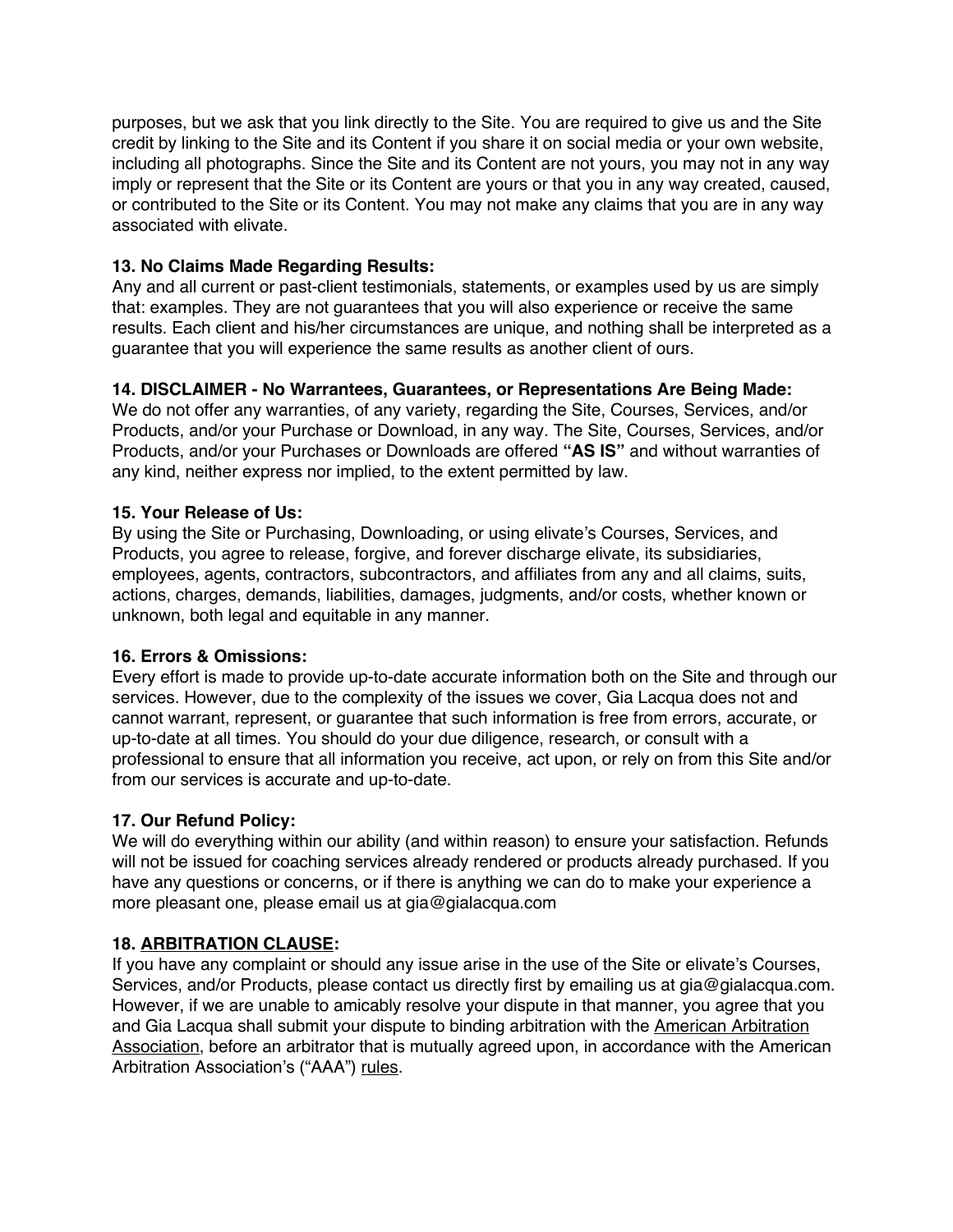By agreeing to this term, you hereby agree and understand that you're waiving your right to a jury trial in court, which would otherwise be available to you if not for this Arbitration Clause. Should any arbitration hearing need to be held, it shall be held within the state of New Jersey.

If the arbitrator issues an award and a judgment is made, the judgment will be binding and will be entered in court in the State of New Jersey. The only award that can be issued to you is a refund of any payment made to Gia Lacqua for the applicable Product or Service. You are not permitted to seek additional damages, including consequential or punitive damages.

## **19. Consent to Governing Law:**

These Terms & Conditions, and any dispute arising out of it, shall be governed by the laws of the State of New Jersey.

#### **20. Consent to Jurisdiction:**

You hereby irrevocably consent to the exclusive jurisdiction and venue of any Federal Court in the United States District Court for the District of New Jersey or a state court located within the State of New Jersey in connection with any matter arising out of these Terms & Conditions, Privacy Policy, Disclaimer, or as a result of your use, Download, or Purchase from the Site, Courses, Services, and/or Products.

#### **21. Consent to Service:**

You hereby irrevocably agree that process may be served on you in any manner authorized by the Laws of the State of New Jersey for such persons, and you waive any objection which you might otherwise have to service of process under the laws of the State of New Jersey.

## **22. Payment & Purchases:**

When you Purchase or Download one of our Courses, Services, and Products from us or the Site, you may pay by credit card. By doing so, you give Gia Lacqua permission to automatically charge your credit card for payment. You will receive an electronic receipt following your Purchase, which you should retain for your records.

If you elect the installment or "pay over time" option at checkout, you agree that Gia Lacqua has permission to automatically charge, without checking with you before each installment transaction is charged, the amount due on the date(s) agreed upon at checkout.

If your payment method fails or is otherwise declined, you will be removed from, or canceled from having access to, our Courses, Services, and Products. Please note, in the event your payment method is declined at any time, you are **still responsible** for the full cost of your Purchase.

We do not accept any chargeback threats (real or threatened). If any chargebacks are placed on a Purchase or Download of our Courses, Services, and Products, we will report said incident to the major credit reporting agencies. Doing so could have a negative impact on your credit report and/or credit score. Should we need to do so and you would like to have this report removed from your credit report, please contact us to arrange for payment owed. Once payment owed is received, we will make the appropriate reports to the credit agencies.

Payment processing companies may have different privacy policies and practices than we do. We are not responsible for the policies of the payment processing companies. As with any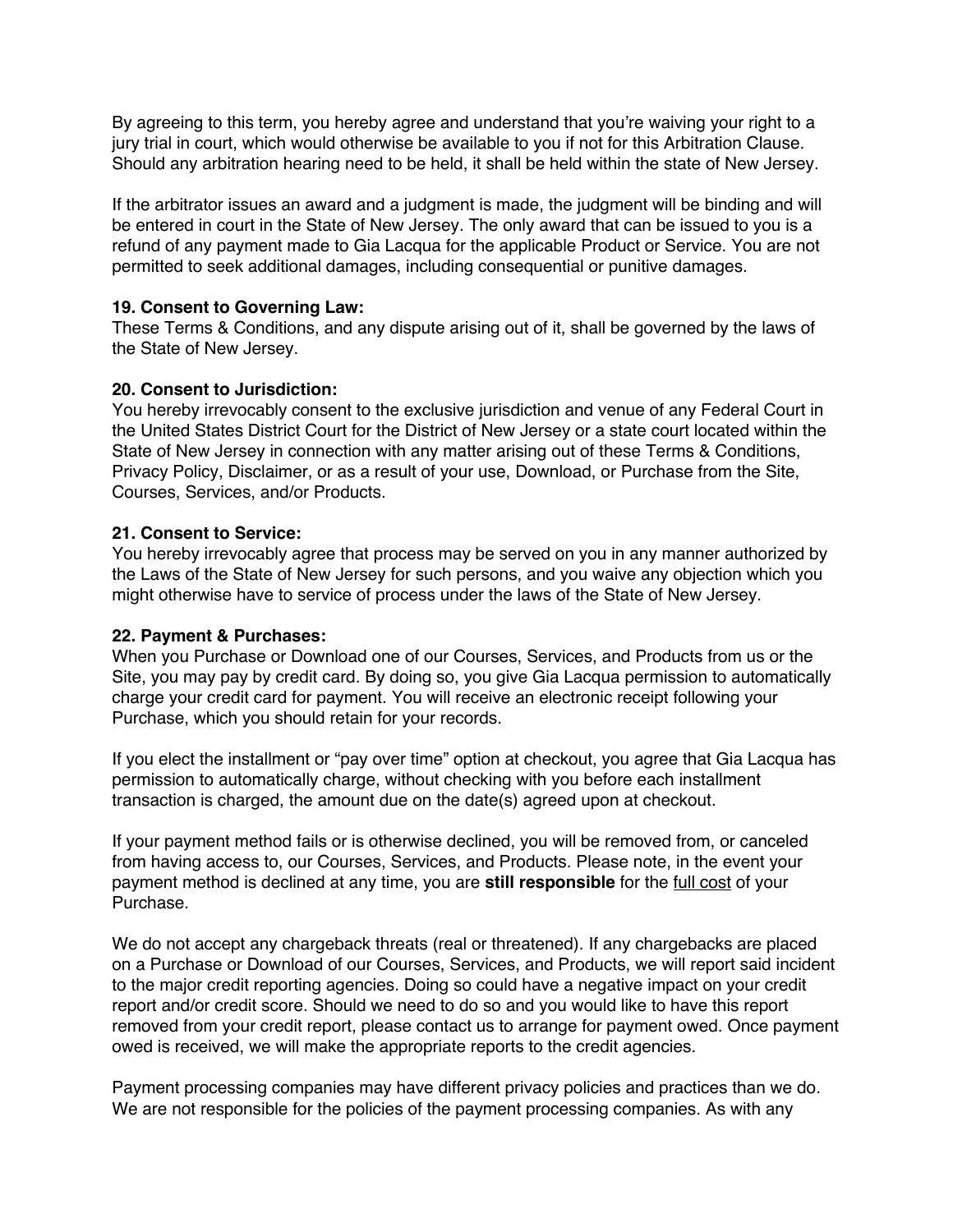online purchase, there are circumstances beyond our control which may compromise your credit card or payment method. We are not liable or responsible for any of those circumstances.

You hereby release us from any and all damages related to your payment or use of our payment processing companies in which you incur and further agree not to assert any claims against us or them for any damages which arise from your Purchase or use of our Site and its Content.

## **23. Limitation of Liability:**

Gia Lacqua is not responsible or liable in any way for any and all damages you receive directly or indirectly from your use, Purchase, or Download from our Site, Courses, Services, and/or Products. We do not assume liability for damages, injuries, harm, death, misuse of (or failure to properly use) information or documents, due to any act, or failure to act, by you. IN NO EVENT SHALL WE BE LIABLE TO YOU FOR ANY INDIRECT, SPECIAL, EXEMPLARY, OR CONSEQUENTIAL DAMAGES.

#### **24. Defense & Indemnification**

You shall, at all times, indemnify, defend, and hold harmless elivate, Gia Lacqua, and all of our shareholders, officers, members, affiliates, contractors, subcontractors, directors, assignees, employees, and licensees from and against all losses, damages, injuries, delays, deaths, lost profits, and expenses arising out of any proceeding (a) brought by either a third-party or by Gia Lacqua and Gia Lacqua (b) arising out of your breach of your obligations, representations, warranties, or covenants under these Terms & Conditions or the Privacy Policy; and (c) arising out of any alleged breach or negligence said to have been committed by us.

#### **25. Termination of Your Use**

At our sole discretion, we are permitted to terminate your use or access to the Site, Courses, Services, and/or Products, and Purchases/Downloads if you abuse, violate, or breach any of these Terms & Conditions Privacy Policy, Disclaimer, or any other terms to which you have agreed to.

#### **26. Entire Agreement**

These Terms & Conditions our Privacy Policy and Disclaimer, constitute the entire agreement between you and us with respect to the Site, Courses, Services, and/or Products, and they supersede all prior or contemporaneous communications and proposals, whether electronic, oral, or written, between you and us with respect to the Site, Courses, Services, and/or Products.

## **27. Severability**

The provisions of these Terms & Conditions are severable, and the invalidity or unenforceability of any provision shall not affect the validity and enforceability of any other provision herein. If any paragraph, section, subsection, sentence, or clause of these Terms & Conditions are rendered illegal, invalid, or unenforceable, such illegality, invalidity, or unenforceability shall have no effect on these Terms & Conditions as a whole or on any other paragraph, section, subsection, sentence, or clause herein.

#### **28. Your Privacy & Security on the Site:**

Please read our Privacy Policy for how we handle your personal information.